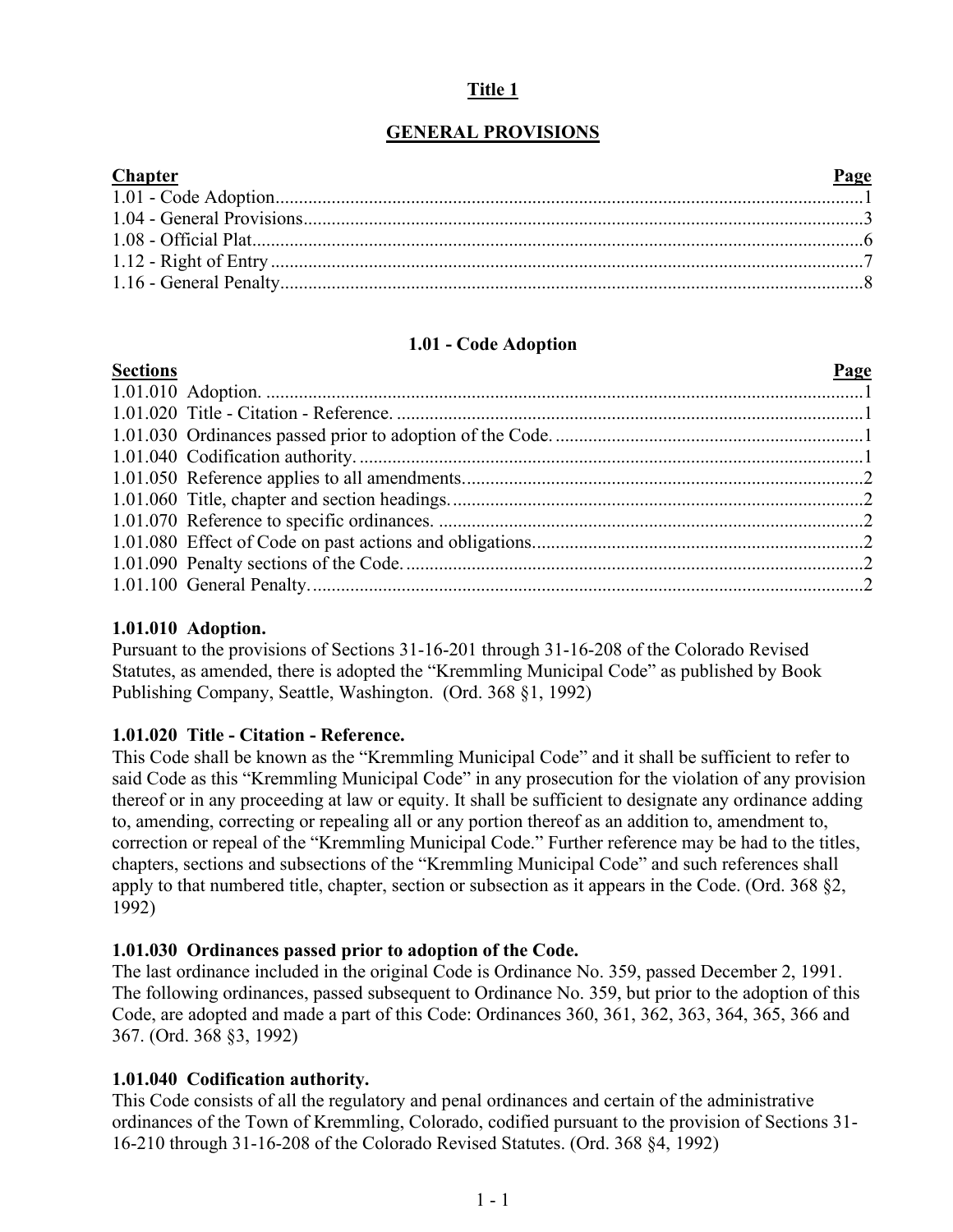## **1.01.050 Reference applies to all amendments.**

Whenever a reference is made to this Code as the "Kremmling Municipal Code" or to any portion thereof, or to any ordinance of the Town of Kremmling, Colorado, the reference shall apply to all amendments, corrections and additions heretofore, now or hereafter made. (Ord. 368 §5, 1992)

### **1.01.060 Title, chapter and section headings.**

Title, chapter and section headings contained herein shall not be deemed to govern, limit, modify or in any manner affect the scope, meaning or intent of the provisions of any title, chapter or section hereof. (Ord. 368 §6, 1992)

### **1.01.070 Reference to specific ordinances.**

The provisions of this Code shall not in any manner affect matters of record which refer to, or are otherwise connected with ordinances which are therein specifically designated by number or otherwise and which are included within the Code, but such reference shall be construed to apply to the corresponding provision contained within the Code. (Ord. 368 §7, 1992)

### **1.01.080 Effect of Code on past actions and obligations.**

Neither the adoption of this Code nor the repeal of amendments of any ordinance or part or portion of any ordinance of the Town of Kremmling shall in any manner affect the prosecution for violations of ordinances, which violations were committed prior to the effective date hereof, nor be construed as a waiver of any license, fee or penalty at said effective date due and unpaid under such ordinances, nor be construed as affecting any of the provisions of such ordinances relating to the collection of any such license, fee or penalty, or the penal provisions applicable to any violation thereof, nor to affect the validity of any bond or cash deposit in lieu thereof required to be posted, filed or deposited pursuant to any ordinance and all rights and obligations thereunder appertaining shall continue in full force and effect. (Ord. 368 §8, 1992)

## **1.01.090 Penalty sections of the Code.**

The following sections of the Code adopted by the ordinance codified in this chapter are penalty sections, and said penalty sections are hereinafter set forth in full and reenacted according to Section 31-16-204 of the Colorado Revised Statutes. (Ord. 368 §9, 1992)

#### **1.01.100 General Penalty.**

- A. It is unlawful and an offense for any person, as defined in Kremmling Municipal Code Section 1.04.010, to violate, disobey, omit, neglect, refuse or fail to comply with or resist the enforcement of any provision of this Code, and where no specific penalty is provided therefor, upon conviction of violation of any provision of this Code, shall be punished by a fine not to exceed two thousand six hundred and fifty dollars (2,650), as adjusted for inflation on January 1 of each year or imprisonment for a term not exceeding three hundred and sixty-four days or by both such fine and imprisonment. For purposes of this Section, "inflation" means the annual percentage change in the United States Department of Labor, Bureau of Labor Statistics Consumer Price Index for Denver-Boulder, All Items, All Urban Consumers, or its successor index.
- B. Every day any violation of this Code continues shall constitute a separate offense.

(Ord. 691 §8, 2019; Ord. 368 §10, 1992)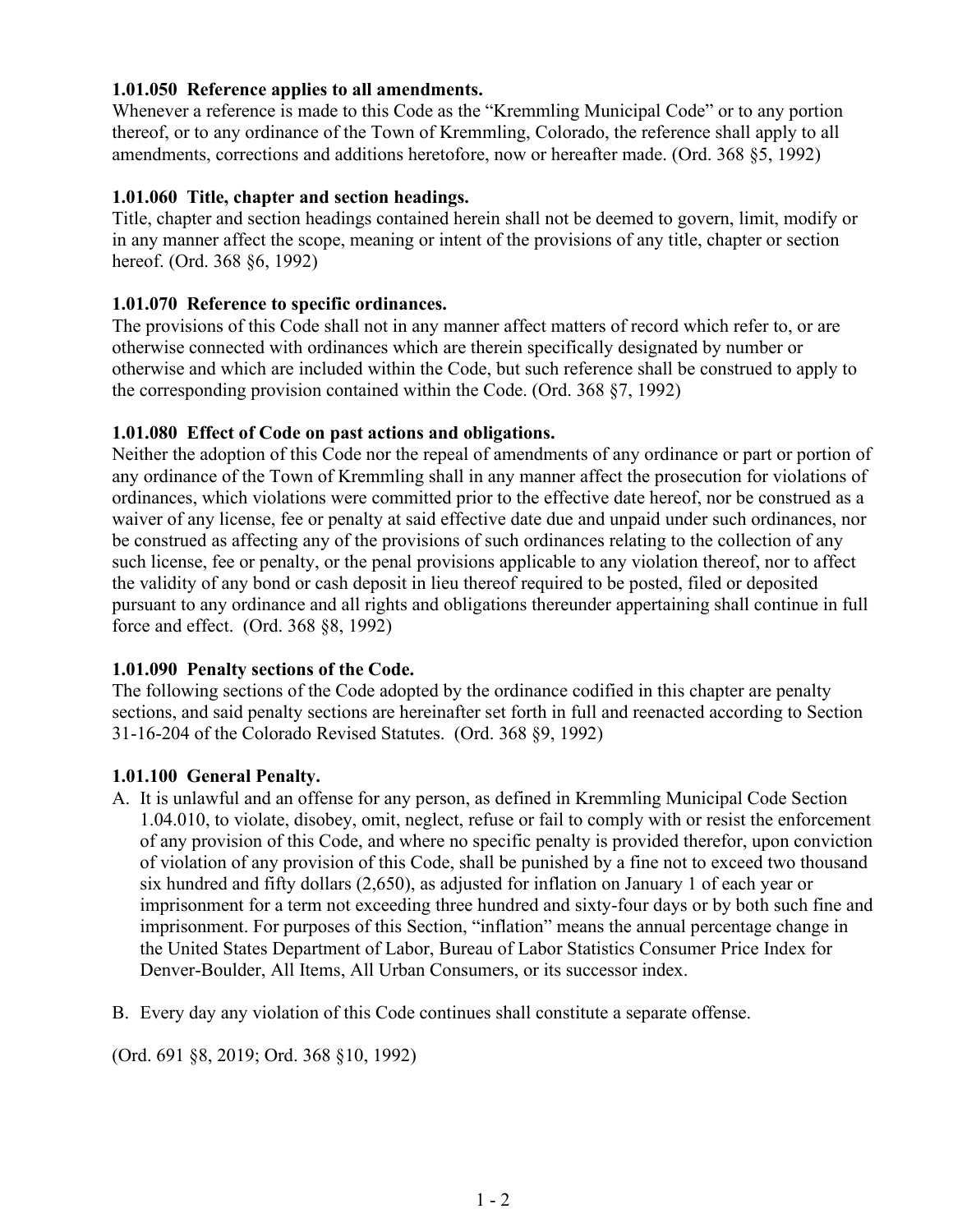## **1.04 - General Provisions**

<span id="page-2-0"></span>

| <b>Sections</b> | <u>Page</u> |
|-----------------|-------------|
|                 |             |
|                 |             |
|                 |             |
|                 |             |
|                 |             |
|                 |             |
|                 |             |
|                 |             |

# **1.04.010 Definitions.**

The following definitions shall be observed in the interpretation and construction of this Code unless expressly provided otherwise in any chapter, article or section of this Code, or unless inconsistent with the manifest intent of any provision of this Code, or unless the context clearly requires otherwise:

"Board" means Board of Trustee, consisting of one mayor and six trustees of the Town of Kremmling, Colorado.

"Code" means the Code of the Town of Kremmling, Colorado.

"County" means the county of Grand, Colorado.

"Law" denotes applicable federal law, the Constitution and statutes of the State of Colorado, the ordinances of the Town of Kremmling, Colorado, this Code, and, when appropriate, any and all rules and regulations which may be promulgated thereunder.

"Owner" as applied to land or building, owner includes any part owner, joint owners, tenants in common or joint tenants of the whole or of a part of such building or land.

"Person" means a natural person, a joint venture, a joint-stock company, a partnership, association, firm, club, company, corporation, business, trust, organization or any other legal entity and the manager, lessee, agent, servant, officer or employee of any of them.

"State" means the State of Colorado.

"Town" means the Town of Kremmling, Colorado, or the area within the corporate limits of the Town of Kremmling, Colorado, and such territory outside the Town over which the Town has jurisdiction or control by virtue of any constitutional or statutory provision. (Prior Code §1-1-2)

## **1.04.020 Construction, interpretation.**

The following rules of construction shall apply to the interpretation and construction of this Code unless expressly provided otherwise in any chapter, article or section of this Code, or unless inconsistent with the manifest intent of this Code, or unless the context clearly requires otherwise:

A. "Computation of Time." In computing any period of time prescribed within this Code, the day of the act, event or default from which the designated period of time begins to run shall not be included. The last day of the period so computed shall be included, unless it is a Sunday or legal holiday, in which event the period runs until the end of the next day which is not a Sunday or a legal holiday.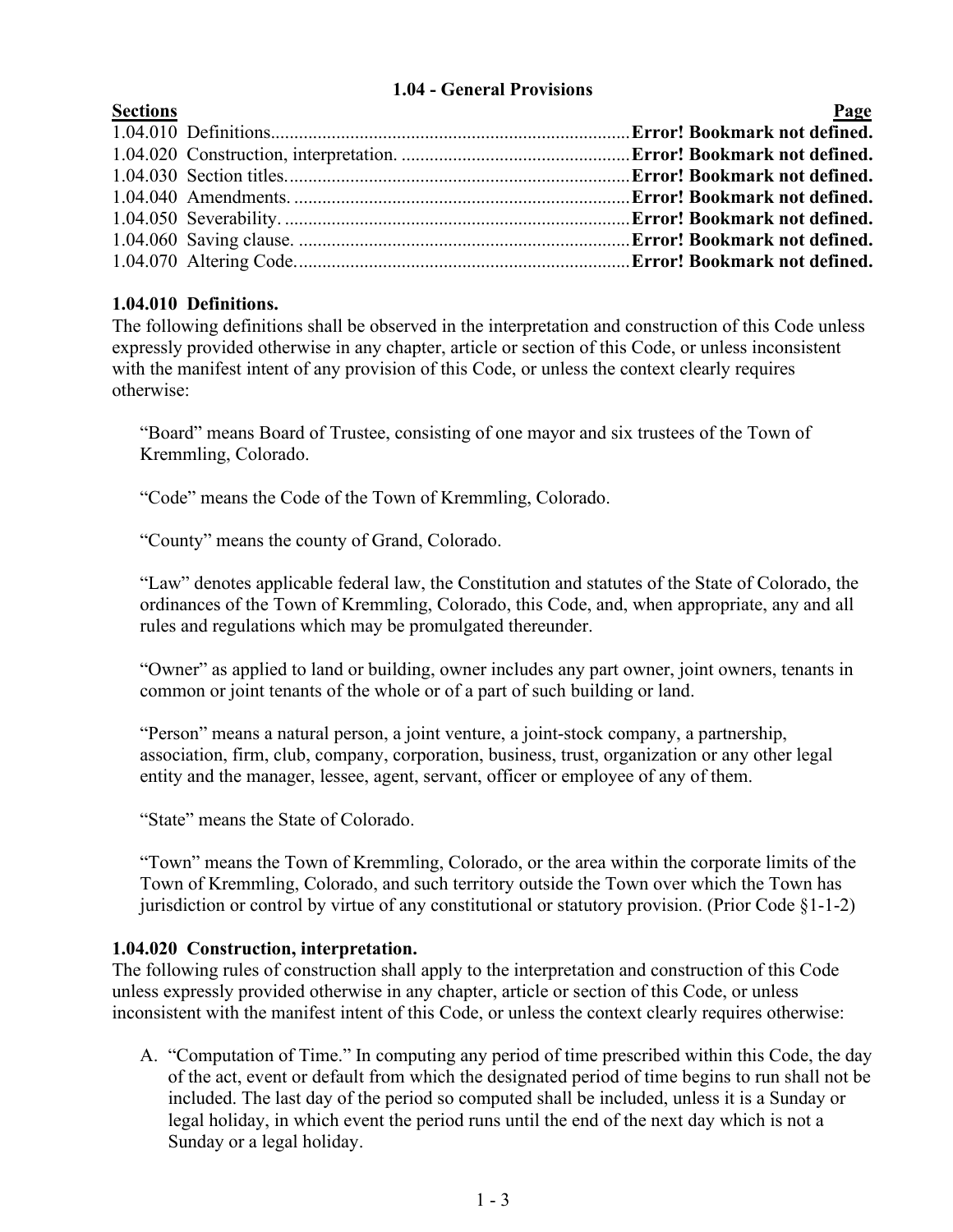- B. "Gender." The use of any gender shall be interpreted to include any other gender.
- C. "Number." Any word importing the singular shall include the plural and any word importing the plural shall include the singular.
- D. "Tenses." Words used in the present tense include the past and future tenses. Words used in a future tense include the present and past tenses. Words used in the past tense include the future and the present tense.
- E. "Title of Office." The use of the title of any officer, employee, department, board or commission means that officer, employee, department, board or commission of the Town of Kremmling, Colorado. (Prior Code §1-1-3)

### **1.04.030 Section titles.**

The title of any chapter, article or section of this Code shall not be deemed to in any way restrict, qualify or limit the effect of the provisions set forth and contained in any provision. (Prior Code §1-1- 4)

### **1.04.040 Amendments.**

- A. All ordinances adopted subsequent to this Code which amend, repeal or in any way affect this Code may be numbered in accordance with the numbering system of this Code and printed for inclusion in this Code. When subsequent ordinances repeal any chapter, article, section, subsection or any portion thereof, such repealed portions may be excluded from this Code by omission from reprinted pages affected thereby. The subsequent ordinances as numbered and printed or omitted in the case of repeal, shall be prima facie evidence of such subsequent ordinances until such time that this Code and subsequent ordinances amending it are readopted as a new Code.
- B. Amendments to any of the provisions of this Code shall be made by amending such provisions by specific reference to this Code in the following language: "That of the Code of the Town of Kremmling, Colorado, is hereby amended to read as follows: ...". The new provisions shall then be set out in full. In the event of a new chapter, article or section not previously existing in the Code is to be added, the following language shall be used: "That the Code of the Town of Kremmling is hereby amended by adding \_\_\_\_\_\_\_\_, to be numbered \_\_\_\_\_\_\_\_, which shall read as follows: …". The new provisions shall then be set out in full as desired.
- C. All sections, articles or chapters desired to be repealed must be specifically repealed by section, article or chapter number, as the case may be. (Prior Code §1-1-5)

#### **1.04.050 Severability.**

The provisions of this Code are hereby declared to be severable and if any chapter, article, section, provision or part thereof is held to be unconstitutional or invalid, the remainder of this Code shall continue in full force and affect, it being the legislative intent that this Code would have been adopted even if such unconstitutional matter had not been included in it. It is further declared that if any provision or part of this Code, or the application of it to any person or circumstance, is held invalid, then the remainder of this Code and the application of it to the other persons shall not be affected thereby. (Prior Code §1-1-6)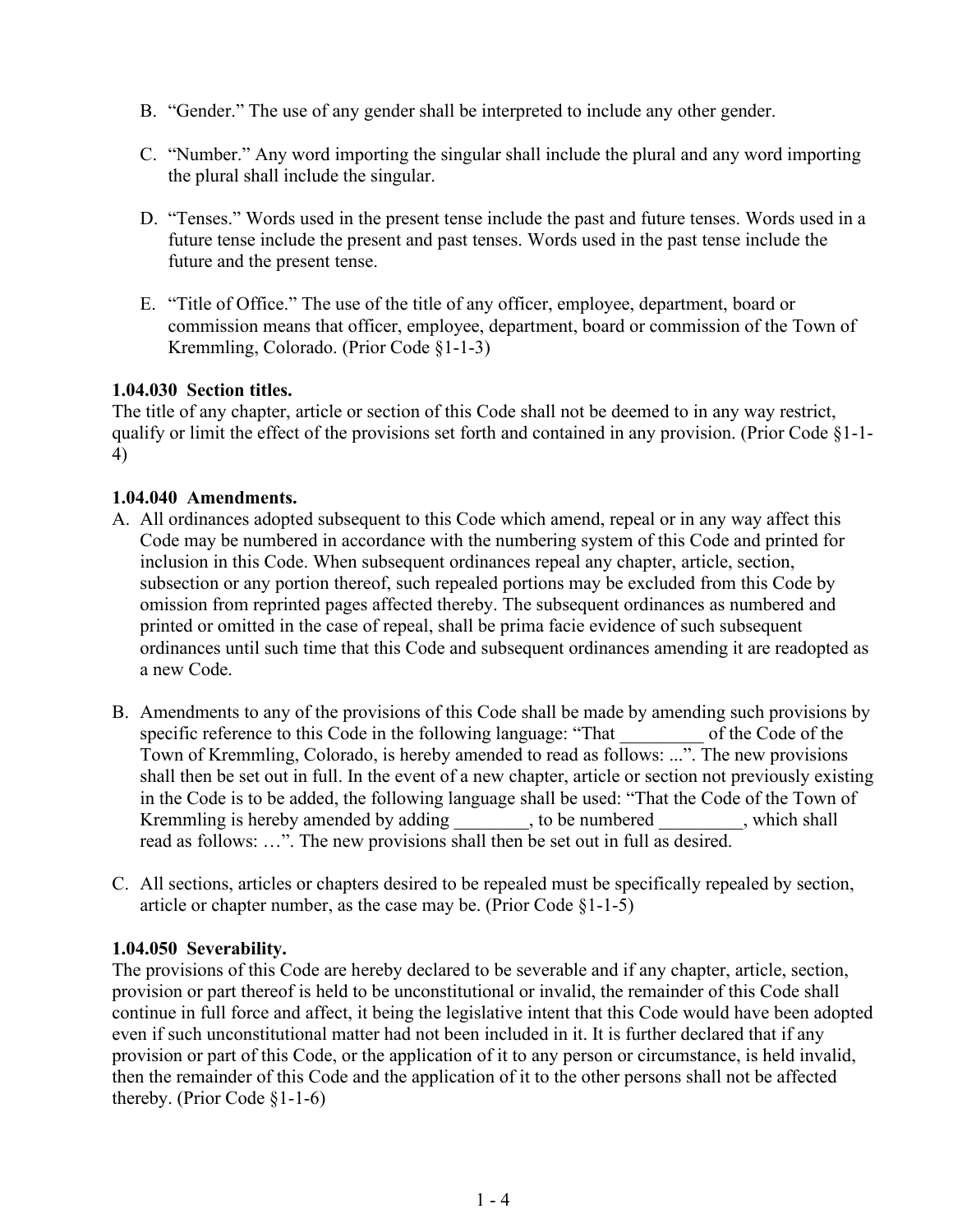#### **1.04.060 Saving clause.**

The repeal of any ordinance or part of it by the adoption of this Code shall not affect, deny, abridge or impair any right, action or cause of action accruing or arising under the ordinance or section so repealed, and such right, action or cause of action may be prosecuted to a final determination notwithstanding such repeal. No offense committed and no fine, forfeiture or penalty incurred before any ordinance or part of it is repealed by this Code, shall be affected, released or in any way discharged by such repeal; but the trial, conviction and punishment for any such offense and the recovery of fines, forfeitures and penalties shall be had in all respects as if the repealed provisions had remained in force. (Prior Code §1-1-7)

## **1.04.070 Altering Code.**

It shall be unlawful for any person to change or amend by additions or deletions, any part or portion of this Code, or to insert or delete pages or portions of it, or to alter or tamper with this Code in any manner whatsoever which will cause the law of the Town to be misrepresented. (Prior Code §1-1-8)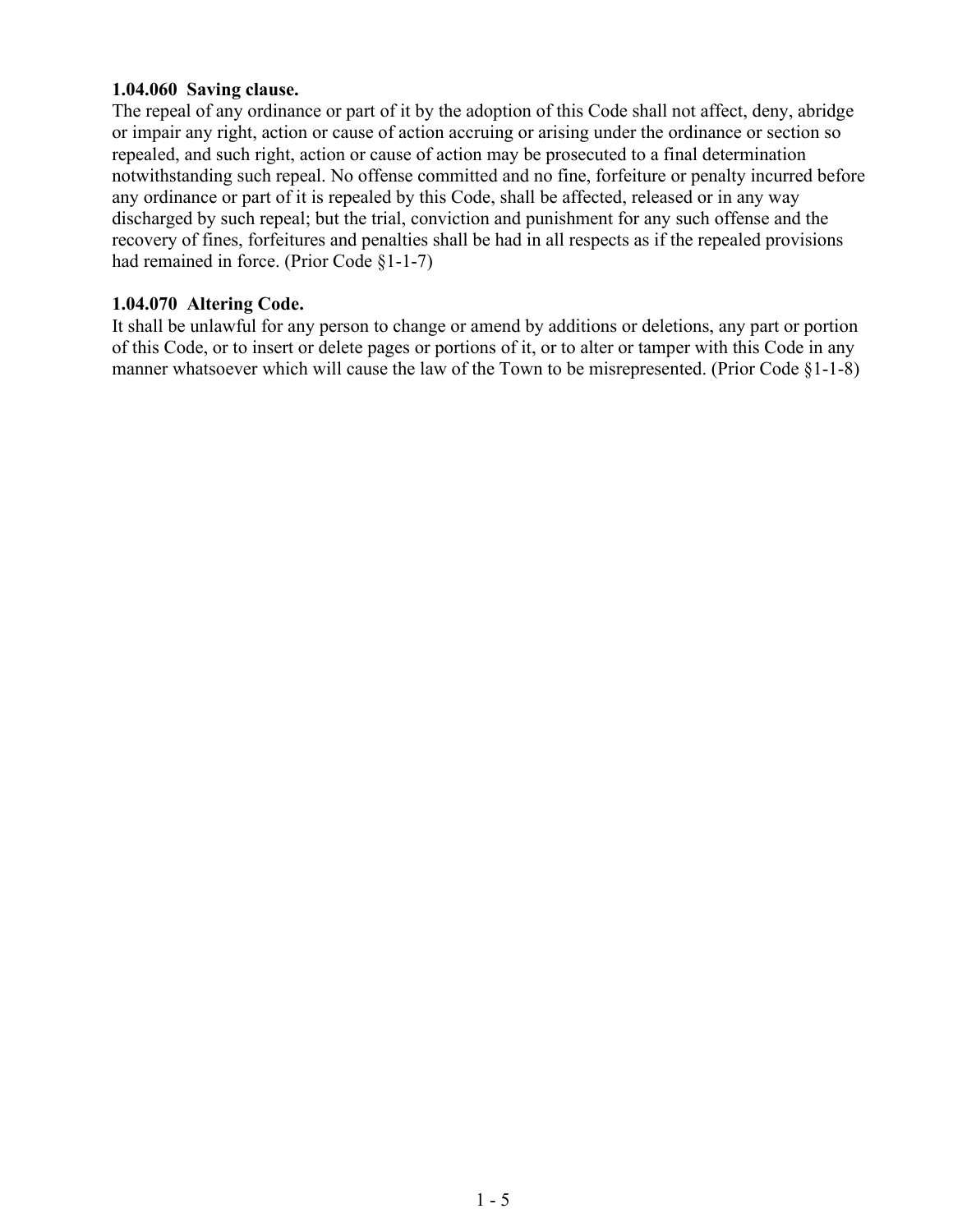## **1.08 - Official Plat**

<span id="page-5-0"></span>

| <b>Sections</b> | Page |
|-----------------|------|
|                 |      |
|                 |      |
|                 |      |
|                 |      |
|                 |      |

# **1.08.010 Adopted.**

The plat of the Town of Kremmling, Grand County, Colorado, dated April 23, 1962, prepared from the survey of Robert Scarrow, and certified by him together with all notations, bearing and distances appearing thereon, is adopted as the official plat of the Town and incorporated as fully as if set out in this section. (Prior Code §14-3-1)

## **1.08.020 Purpose.**

It is the purpose and intent of this chapter that the official plat referred to in Section 1.08.010 shall supplement all existing plats as filed, insofar as the same are in conformity with the property lines and construction as such actually exist; provide a corrected plat of the Town showing property lines, construction and streets as such actually exist; provide for the orderly arrangement of streets; protect property values; provide for the vacation and/or dedication of streets and right-of-way necessary; provided, however, that all utility easements, whether existing by dedication, right of franchise or right of use, shall remain in full force and effect; provide a point of reference for all future surveys. (Prior Code §14-3-3)

## **1.08.030 Basis for subdivisions.**

The official plat shall be the basis for any subdivision or resubdivision in the Town after the effective date of the ordinance codified in this section. (Prior Code §14-3-3)

## **1.08.040 Other surveys to conform.**

All surveys or resurveys after the effective date of the ordinance codified in this section shall be made in conformity with the official plat and from the reference point established in it. Field notes of all such new or resurveys shall be filed with the Town Clerk. (Prior Code §14-3-4)

## **1.08.050 Preliminary plats to be filed.**

Preliminary plats of all subdivisions or resubdivisions made after the effective date of the ordinance codified in this section shall be filed with the Planning and Zoning commission for approval pursuant to Section 31-23-213, Colorado Revised Statutes, as amended. (Prior Code §14-3-5)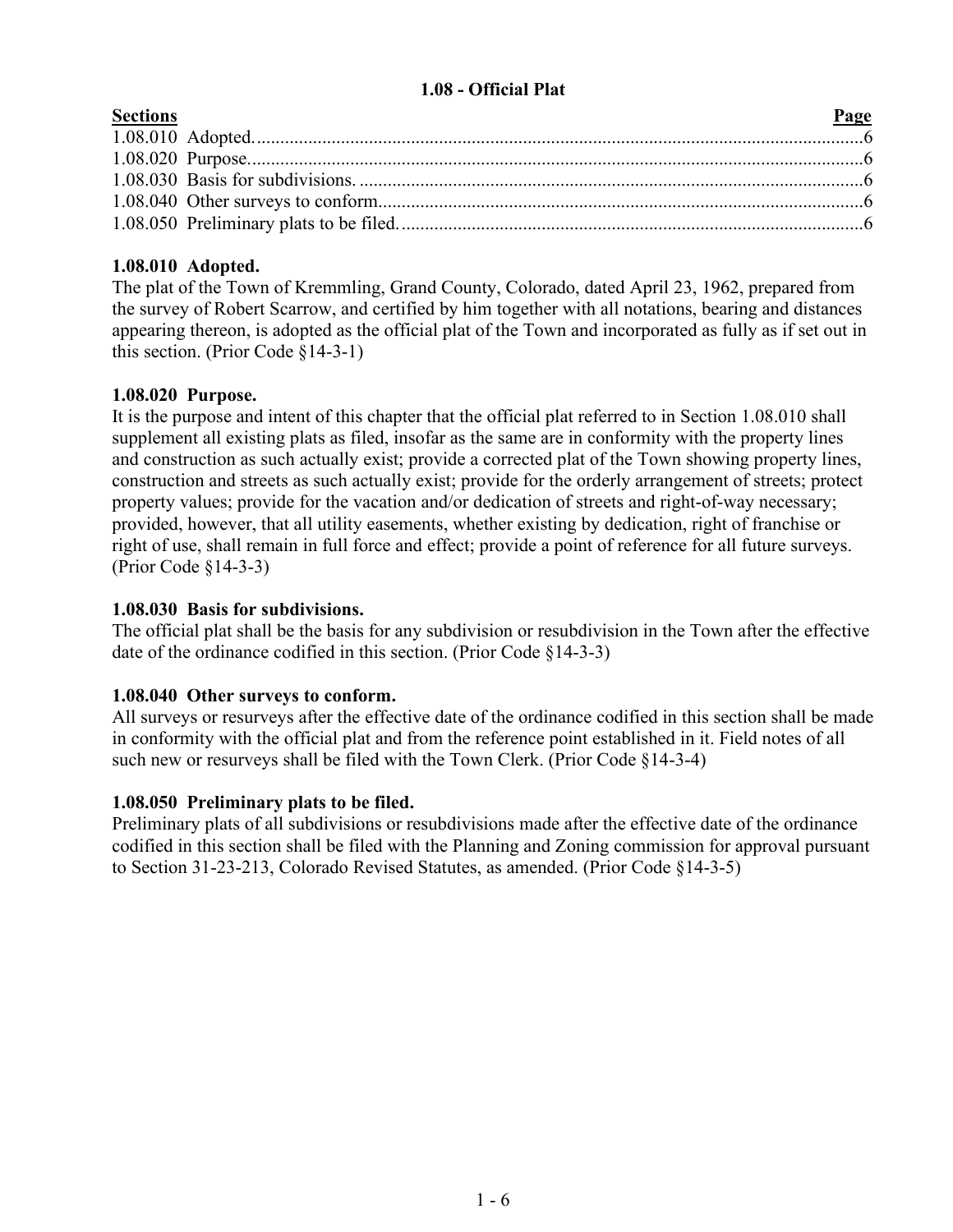# **1.12 - Right of Entry**

<span id="page-6-0"></span>

| <b>Sections</b> | Page |
|-----------------|------|
|                 |      |
|                 |      |
|                 |      |

# **1.12.010 Right of entry.**

Whenever any officer or employee of the city is authorized to enter any building or premises for the purpose of making an inspection to enforce any ordinance, he may enter such building or premises at all reasonable times to inspect the same; provided, that he shall effect entry in the same manner provided in Section 1.12.020, except in emergency situations, or when consent of the person having charge or control of such building or premises has been otherwise obtained. (Ord. 350 §1, 1991)

## **1.12.020 Remedy at law.**

If the building or premises to be inspected is occupied, the authorized officer or employee shall first present proper credentials and demand entry; and if such building or premises is unoccupied, he shall first make a reasonable effort to locate the owner or other person having charge or control of the building or premises and demand entry. If consent to such entry is not given, the authorized officer or employee shall have recourse to every remedy provided by law to secure entry. (Ord. 350 §2, 1991)

# **1.12.030 Refusal not a violation.**

The ordinance codified in this chapter shall be controlling over any other ordinance or part of an ordinance on the same subject, whether adopted before or after the effective date of the ordinance codified in this chapter, unless such ordinance or part of an ordinance provides differently by an express reference to this chapter. Notwithstanding any other ordinance of this city, whether adopted before or after the effective date of the ordinance codified in this chapter, it shall not be a violation of ordinance to refuse or fail to consent to an entry for inspection. (Ord. 350 §3, 1991)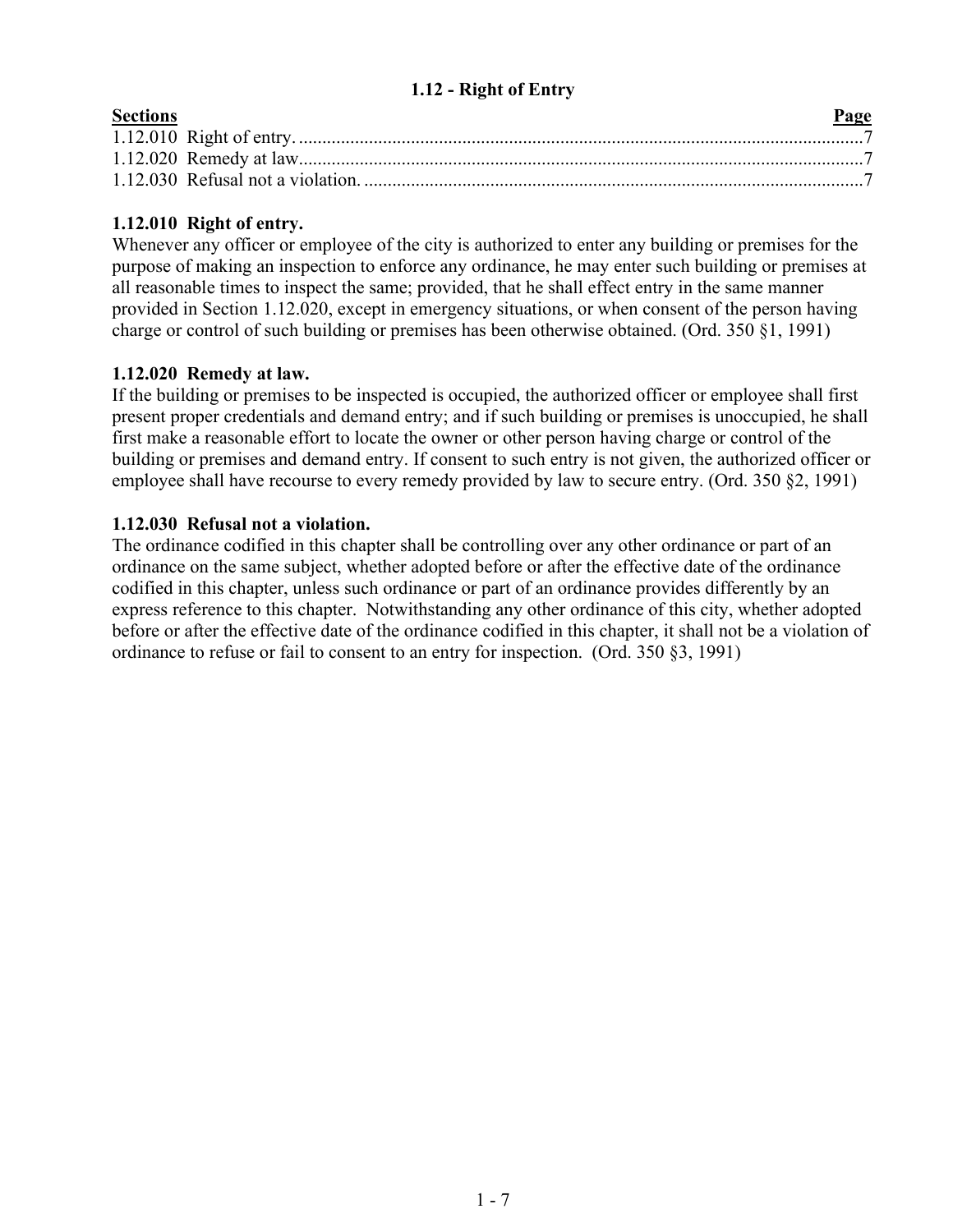## <span id="page-7-1"></span>**1.16 - General Penalty**

<span id="page-7-0"></span>

| <b>Sections</b> | Page |
|-----------------|------|
|                 |      |
|                 |      |

## **1.16.010 Violation declared, general penalty.**

- A. Any person, as defined in Kremmling Municipal Code Section 1.04.010, violating, disobeying, omitting, neglecting, refusing or failing to comply with any provision of this Code, commits an offense, and upon conviction thereof, shall be punished by a fine not exceeding two thousand six hundred and fifty dollars (\$2,650), as adjusted for inflation on January 1 of each year or imprisonment for a term not exceeding three hundred and sixty-four days or by both such fine and imprisonment.
- B. Every day any violation of this Code continues shall constitute a separate offense.
- C. Any person, as defined in Kremmling Municipal Code Section 1.04.010, who violates, disobeys, omits, neglects, refuses or fails to comply with or resist the enforcement of any provision of this Code, commits an offense, and where no specific penalty is provided therefor, the conviction of such violation of any provision of this Code shall be punished by a fine not exceeding two thousand six hundred and fifty dollars (\$2650), as adjusted or inflation on January 1 of each year or imprisonment for a term not exceeding three hundred and sixty-four days or by both such fine and imprisonment.
- D. Upon conviction of any violation, the Court shall sentence the offender to pay such costs as provided in Kremmling Municipal Code Section 2.48.220.

E. For purposes of this Section, "inflation" means the annual percentage change in the United States Department of Labor, Bureau of Labor Statistics, Consumer Price Index for Denver-Boulder, All Urban Consumers, or its successor index.

(Ord. 691 §8, 2019; Prior Code §1-1-9)

# **1.16.020 Civil Infractions.**

- A. The municipal code violations set forth below are civil infractions for which imprisonment is not a possible penalty and for which the sole penalty provided shall be a fine not to exceed \$500.00, or as may otherwise be imposed within the context of a specific section, subsection or ordinance, and for which a penalty assessment notice shall be issued.
	- 1. Section 9.20.020, Possession or Purchase by Minors of Cigarettes and Tobacco Products
- B. For any violation of any provision of this Code that is declared a civil infraction as set forth in subsection A above, no trial by jury shall be available, no arrest warrant shall be issued for failure to appear or to pay, no privilege against self-incrimination shall apply, the standard of proof shall be a preponderance of the evidence, and the conduct of all proceedings shall otherwise be in conformity with those generally applicable to civil matter.
- C. For any violation of any provision of this Code that is declared a civil infraction as set forth in subsection A above, the court may enter a judgment of liability by default against the defendant for failure to appear or to pay, and may assess such penalties, together with such court costs and